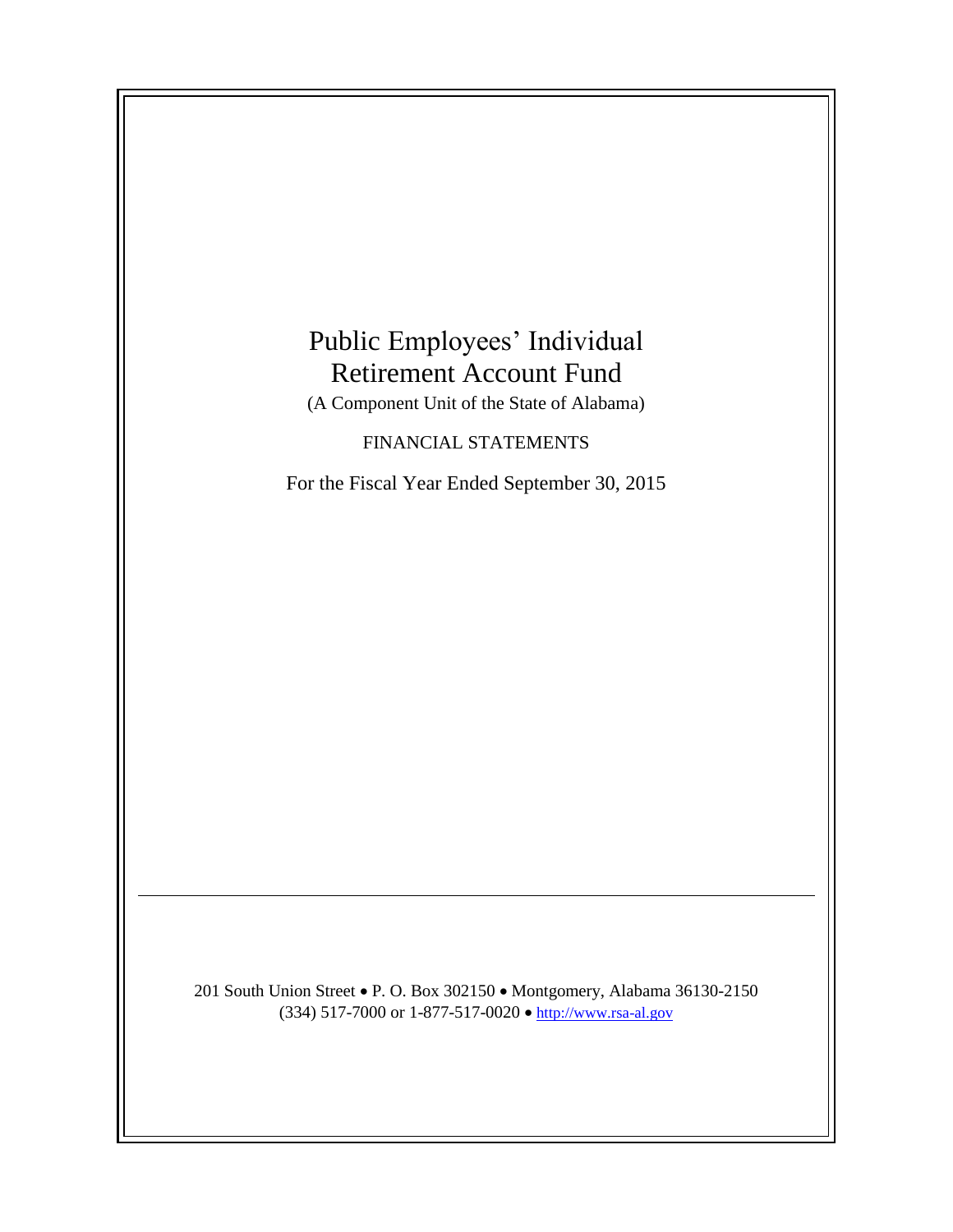

Carr, Riggs & Ingram, LLC 7550 Halcyon Summit Drive Montgomery, AL 36117

 $(334)$  271-6678 (334) 271-6697 (fax) www.cricpa.com

#### **INDEPENDENT AUDITORS' REPORT**

The Board of Control Public Employees' Individual Retirement Account Fund

#### **Report on the Financial Statements**

We have audited the accompanying financial statements of the Public Employees' Individual Retirement Account Fund (a component unit of the State of Alabama), as of and for the year ended September 30, 2015, and the related notes to the financial statements, which comprise the Public Employees' Individual Retirement Account Fund's basic financial statements.

#### **Management's Responsibility for the Financial Statements**

Management is responsible for the preparation and fair presentation of these financial statements in accordance with accounting principles generally accepted in the United States of America; this includes the design, implementation, and maintenance of internal control relevant to the preparation and fair presentation of financial statements that are free from material misstatement, whether due to fraud or error.

#### **Auditors' Responsibility**

Our responsibility is to express an opinion on these financial statements based on our audit. We conducted our audit in accordance with auditing standards generally accepted in the United States of America. Those standards require that we plan and perform the audit to obtain reasonable assurance about whether the financial statements are free from material misstatement.

An audit involves performing procedures to obtain audit evidence about the amounts and disclosures in the financial statements. The procedures selected depend on the auditor's judgment, including the assessment of the risks of material misstatement of the financial statements, whether due to fraud or error. In making those risk assessments, the auditor considers internal control relevant to the entity's preparation and fair presentation of the financial statements in order to design audit procedures that are appropriate in the circumstances, but not for the purpose of expressing an opinion on the effectiveness of the entity's internal control. Accordingly, we express no such opinion. An audit also includes evaluating the appropriateness of accounting policies used and the reasonableness of significant accounting estimates made by management, as well as evaluating the overall presentation of the financial statements.

We believe that the audit evidence we have obtained is sufficient and appropriate to provide a basis for our audit opinion.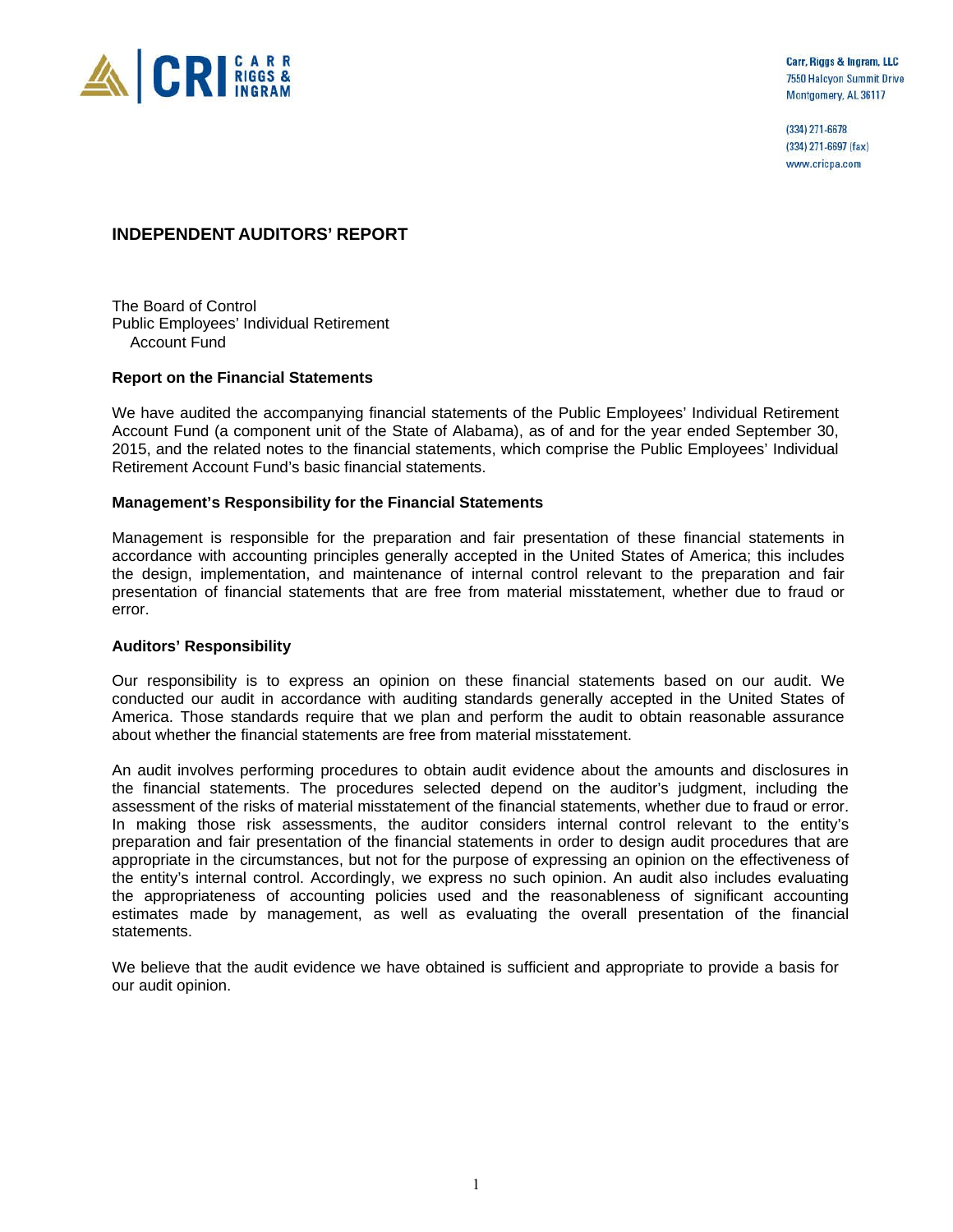#### **Opinion**

In our opinion, the financial statements referred to above present fairly, in all material respects, the net position of the Public Employees' Individual Retirement Account Fund, as of September 30, 2015, and the changes in net position for the year then ended in accordance with accounting principles generally accepted in the United States of America.

#### **Other Matters**

#### *Prior-Year Comparative Information*

The financial statements include partial prior-year comparative information. Such information does not include all of the information required to constitute a presentation in conformity with accounting principles generally accepted in the United States of America. Accordingly, such information should be read in conjunction with the Public Employees' Individual Retirement Account Fund's financial statements for the year ended September 30, 2014, from which such partial information was derived.

#### *Required Supplementary Information*

Accounting principles generally accepted in the United States of America require that the management's discussion and analysis be presented to supplement the basic financial statements. Such information, although not a part of the basic financial statements, is required by the Governmental Accounting Standards Board, who considers it to be an essential part of financial reporting for placing the basic financial statements in an appropriate operational, economic, or historical context. We have applied certain limited procedures to the required supplementary information in accordance with auditing standards generally accepted in the United States of America, which consisted of inquiries of management about the methods of preparing the information and comparing the information for consistency with management's responses to our inquiries, the basic financial statements, and other knowledge we obtained during our audit of the basic financial statements. We do not express an opinion or provide any assurance on the information because the limited procedures do not provide us with sufficient evidence to express an opinion or provide any assurance.

Cary Rigger & Ingram, the

January 31, 2016 Montgomery, Alabama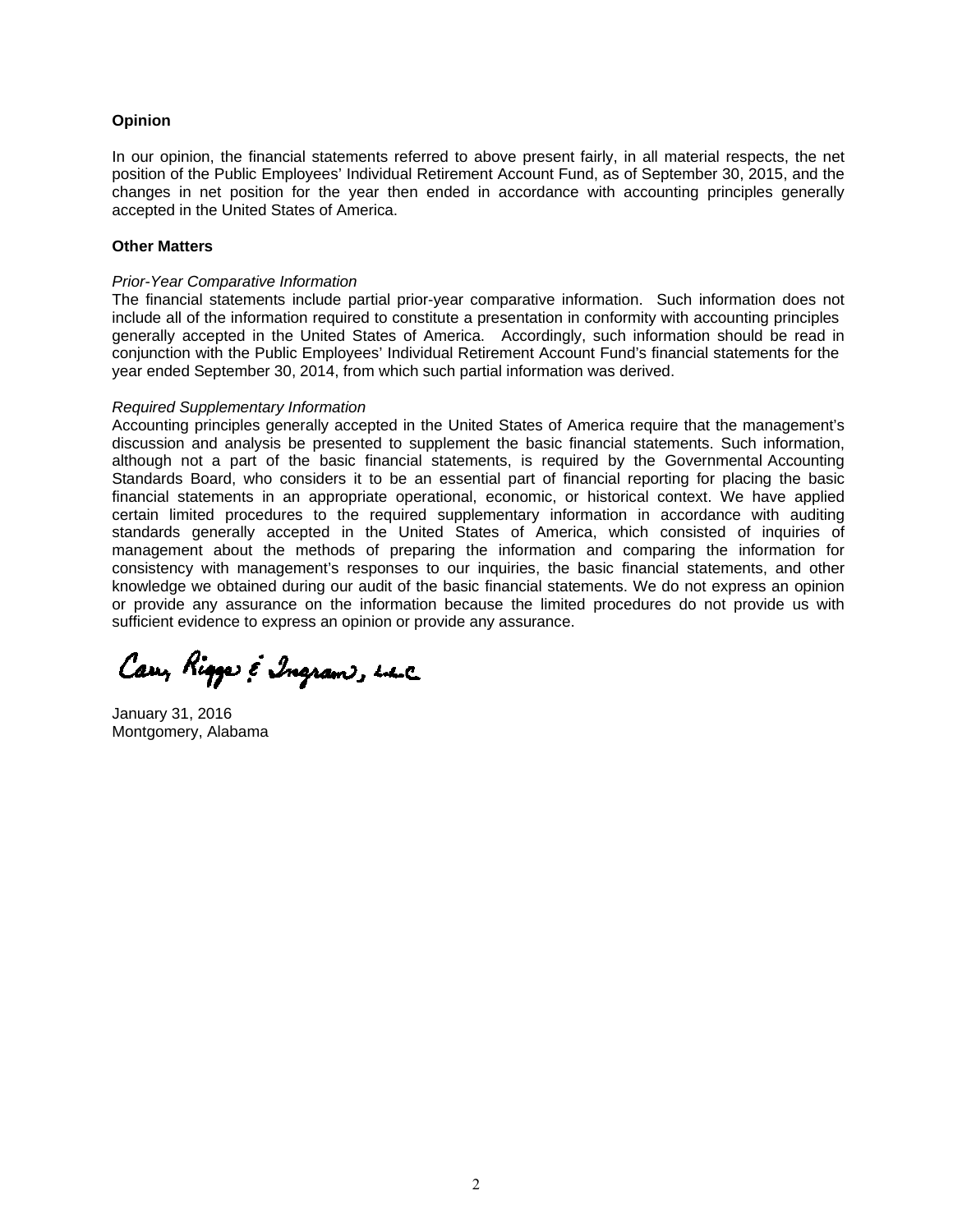## **Public Employees' Individual Retirement Account Fund (PEIRAF) Management's Discussion and Analysis September 30, 2015**

The Public Employees' Individual Retirement Account Fund (PEIRAF) was established in 1982 to provide public employees of the State of Alabama with an opportunity to invest in an employee contribution plan. The Tax Reform Act of 1986 prohibited contributions to employee contribution plans for years after 1986. Accordingly, on November 26, 1986, the Board elected to discontinue receiving contributions to the PEIRAF after December 31, 1986. Existing PEIRAF member accounts continue to be invested and available for distribution. The following discussion provides an overview of the financial position and results of operation for the PEIRAF as of and for the year ended September 30, 2015. For more detailed information, please refer to the financial statements, including the *Notes to the Financial Statements*.

#### **Overview of the Financial Statements**

The financial statements of the PEIRAF include the *Statement of Fiduciary Net Position* and the *Statement of Changes in Fiduciary Net Position*. The *Notes to the Financial Statements* are considered an integral part of the financial statements and should be read in conjunction with the financial statements.

The financial statements are prepared under the accrual basis of accounting using the economic resources measurement focus. Revenues are recognized when earned and expenses are recognized when incurred, regardless of when cash is received or expended. Investments are reported at fair value.

The *Statement of Fiduciary Net Position* includes all assets and liabilities of the PEIRAF and provides a snapshot of the financial position of the PEIRAF as of the end of the fiscal year. Assets are reduced by liabilities resulting in the fiduciary net position restricted for PEIRAF's members as of the fiscal year-end.

The *Statement of Changes in Fiduciary Net Position* reports all of the additions and deductions in the fiscal year for the PEIRAF plan. Additions are primarily comprised of investment income. Deductions primarily consist of distributions made to members during the fiscal year. The change in fiduciary net position plus the beginning fiduciary net position results in the fiduciary net position restricted for members at fiscal year-end.

The *Notes to the Financial Statements* include a description of the PEIRAF, a summary of significant accounting policies, and notes and disclosures regarding the PEIRAF's investments.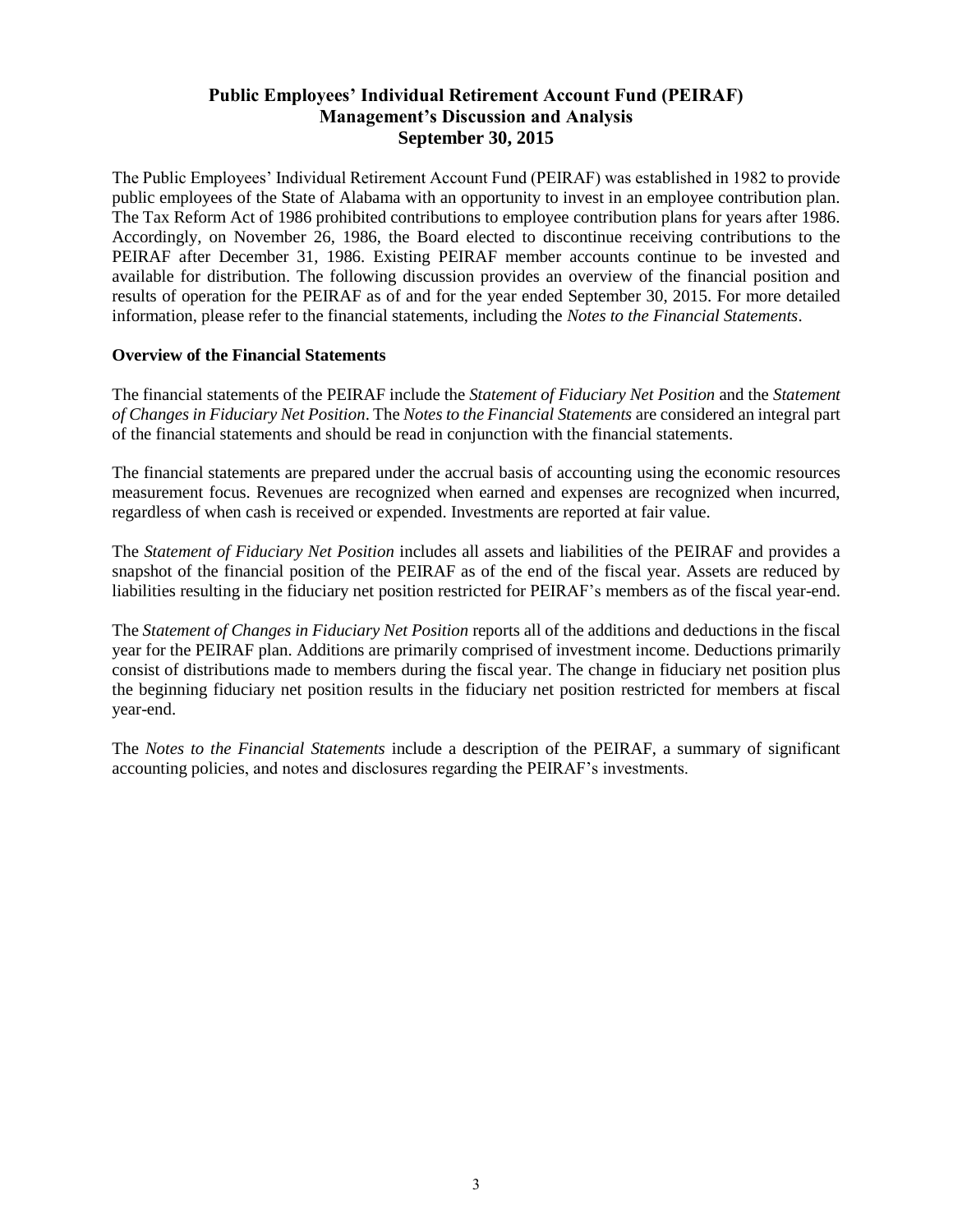Comparative financial statements for the fiscal years ended September 30, 2015 and September 30, 2014 have been included below.

| <b>Summary Comparative Statement of Fiduciary Net Position</b> |                                           |         |               |              |               |                           |
|----------------------------------------------------------------|-------------------------------------------|---------|---------------|--------------|---------------|---------------------------|
|                                                                | As of September 30, 2015 and 2014<br>2015 |         |               | 2014         | Variance      | % Increase/<br>(Decrease) |
| Assets                                                         |                                           |         |               |              |               |                           |
| Cash                                                           | \$                                        | 1       | <sup>\$</sup> |              | \$            |                           |
| Interest Receivable                                            |                                           | 723,230 |               | 693,357      | 29,873        | 4.31                      |
| Investments                                                    | 83,155,823                                |         |               | 84,412,236   | (1,256,413)   | (1.49)                    |
| Invested Securities Lending Collateral                         | 3,358,214                                 |         |               | 9,615,050    | (6,256,836)   | (65.07)                   |
| <b>Total Assets</b>                                            | 87,237,268                                |         |               | 94,720,644   | (7,483,376)   | (7.90)                    |
| <b>Liabilities</b>                                             |                                           |         |               |              |               |                           |
| Investment Purchases Payable                                   |                                           | 427,452 |               | 144,682      | 282,770       | 195.44                    |
| Securities Lending Collateral                                  | 3,358,214                                 |         |               | 9,615,050    | (6,256,836)   | (65.07)                   |
| <b>Total Liabilities</b>                                       | 3,785,666                                 |         |               | 9,759,732    | (5.974, 066)  | (61.21)                   |
| <b>Net Position Restricted for PEIRAF Benefits</b>             | \$83,451,602                              |         |               | \$84,960,912 | \$(1,509,310) | (1.78)                    |

#### **Summary Comparative Statement of Fiduciary Net Position As of September 30, 2015 and 2014**

| <b>Summary Comparative Statement of Changes in Fiduciary Net Position</b> |                 |    |              |                  |               |
|---------------------------------------------------------------------------|-----------------|----|--------------|------------------|---------------|
| For the Fiscal Years Ended September 30, 2015 and 2014                    |                 |    |              |                  |               |
|                                                                           |                 |    |              |                  | $%$ Increase/ |
|                                                                           | 2015            |    | 2014         | <b>Variance</b>  | (Decrease)    |
| <b>Additions</b>                                                          |                 |    |              |                  |               |
| Interest and Dividend Income                                              | \$<br>2,991,788 | S. | 3,186,917    | \$<br>(195, 129) | (6.12)        |
| Net Change in Fair Value of Investments                                   | (569, 735)      |    | 435,267      | (1,005,002)      | (230.89)      |
| Net Income from Securities Lending Activities                             | 43,906          |    | 51,391       | (7,485)          | (14.56)       |
| <b>Total Additions</b>                                                    | 2,465,959       |    | 3,673,575    | (1,207,616)      | (32.87)       |
| <b>Deductions</b>                                                         |                 |    |              |                  |               |
| Normal Distributions                                                      | 3,975,269       |    | 3,974,899    | 370              | 0.01          |
| <b>Total Deductions</b>                                                   | 3,975,269       |    | 3,974,899    | 370              | 0.01          |
| <b>Change in Net Position</b>                                             | (1,509,310)     |    | (301, 324)   | (1,207,986)      | 400.89        |
| <b>Net Position Restricted for PEIRAF Benefits at</b>                     |                 |    |              |                  |               |
| <b>Beginning of Year</b>                                                  | 84,960,912      |    | 85,262,236   | (301, 324)       | (0.35)        |
| <b>Net Position Restricted for PEIRAF Benefits at</b>                     |                 |    |              |                  |               |
| <b>End of Year</b>                                                        | \$83,451,602    |    | \$84,960,912 | \$(1,509,310)    | (1.78)        |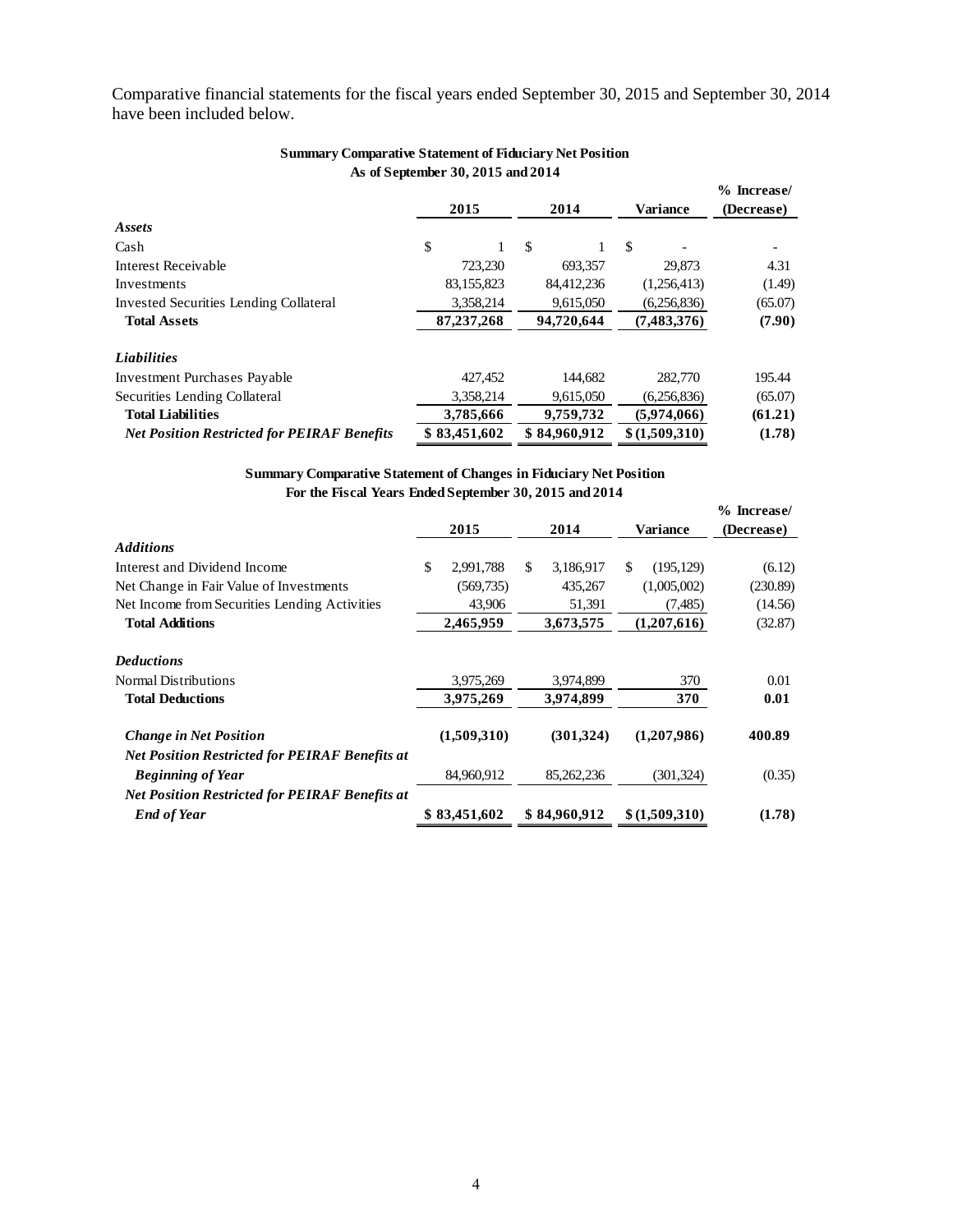#### **Financial Highlights**

- The number of participants in PEIRAF decreases each year as the plan is closed to new participants.
- The PEIRAF invests in domestic fixed maturity securities. The PEIRAF's annual rate of return on these investments as calculated by State Street Bank and Trust Company, the PEIRAF's investment custodian, was 2.88% for fiscal year 2015.
- $\triangleright$  Investment sales receivable and investment purchases payable occur as a result of trade date accounting. The timing of securities being traded in one fiscal year and settling across another fiscal year gives rise to the increase or decrease in the investment sales receivable and the investment purchases payable.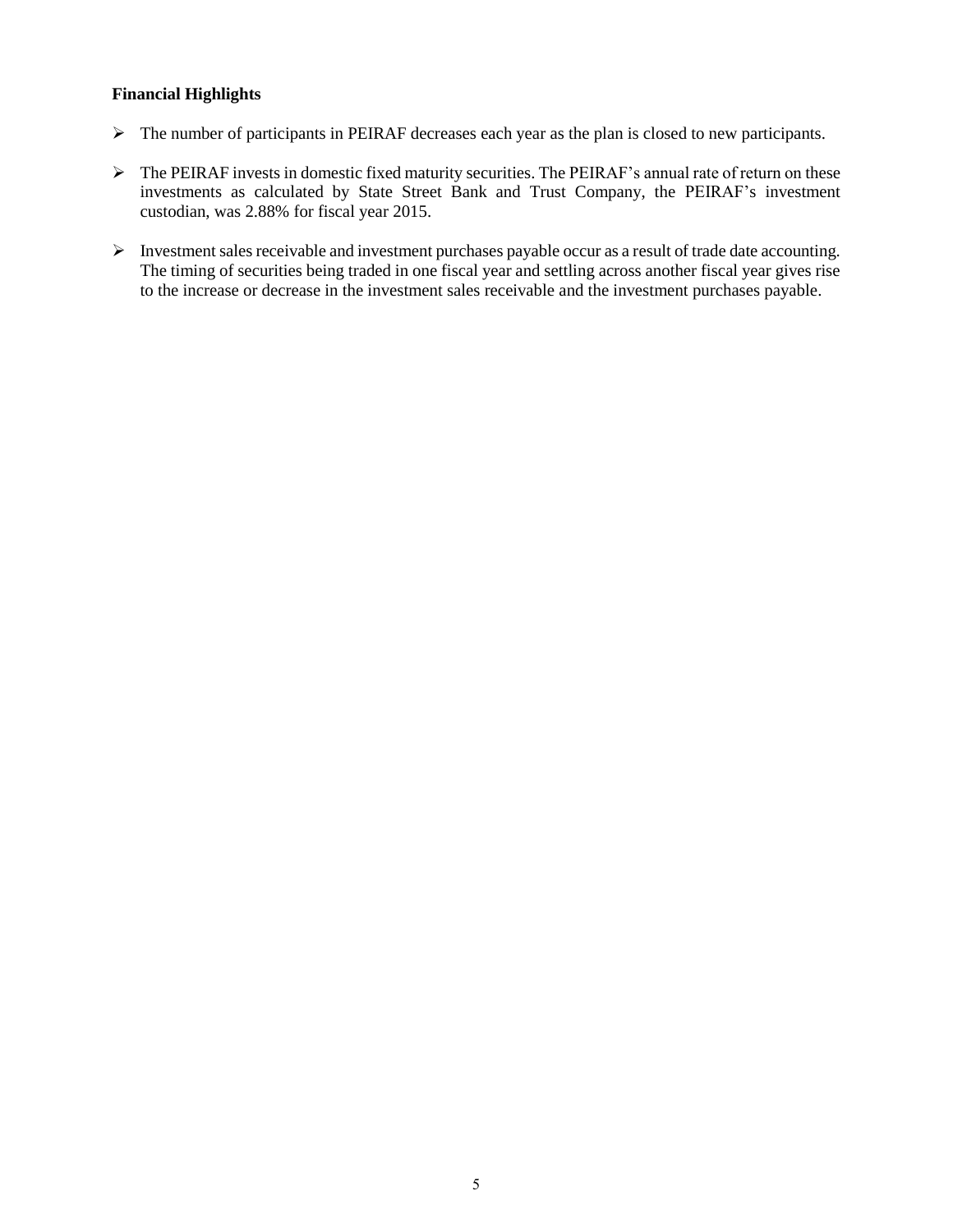## **PUBLIC EMPLOYEES' INDIVIDUAL RETIREMENT ACCOUNT FUND Statement of Fiduciary Net Position**

## **September 30, 2015 with comparative amounts at September 30, 2014**

|                                                    | 2015 |              | 2014 |            |
|----------------------------------------------------|------|--------------|------|------------|
| <b>Assets</b>                                      |      |              |      |            |
| Cash                                               | \$   | $\mathbf{1}$ | \$   | 1          |
| <b>Interest Receivable</b>                         |      | 723,230      |      | 693,357    |
| Investments, at Fair Value (Note 2)                |      |              |      |            |
| <b>Commercial Paper</b>                            |      | 999,383      |      | 2,998,896  |
| Money Market and Mutual Funds                      |      | 1,976,999    |      | 5,164,689  |
| <b>U.S. Government Guaranteed Bonds</b>            |      | 23,636,937   |      | 22,252,647 |
| U.S. Agency Securities                             |      | 7,168,064    |      | 7,046,934  |
| Mortgage-backed Securities                         |      | 13,614,274   |      | 12,505,615 |
| Corporate Bonds                                    |      | 34,973,580   |      | 33,648,241 |
| <b>Preferred Stocks</b>                            |      | 786,586      |      | 795,214    |
| <b>Total Investments</b>                           |      | 83,155,823   |      | 84,412,236 |
| <b>Invested Securities Lending Collateral</b>      |      | 3,358,214    |      | 9,615,050  |
| <b>Total Assets</b>                                |      | 87,237,268   |      | 94,720,644 |
| <b>Liabilities</b>                                 |      |              |      |            |
| <b>Investment Purchases Payable</b>                |      | 427,452      |      | 144,682    |
| Securities Lending Collateral                      |      | 3,358,214    |      | 9,615,050  |
| <b>Total Liabilities</b>                           |      | 3,785,666    |      | 9,759,732  |
| <b>Net Position Restricted for PEIRAF Benefits</b> | \$   | 83,451,602   | \$   | 84,960,912 |

See accompanying Notes to the Financial Statements.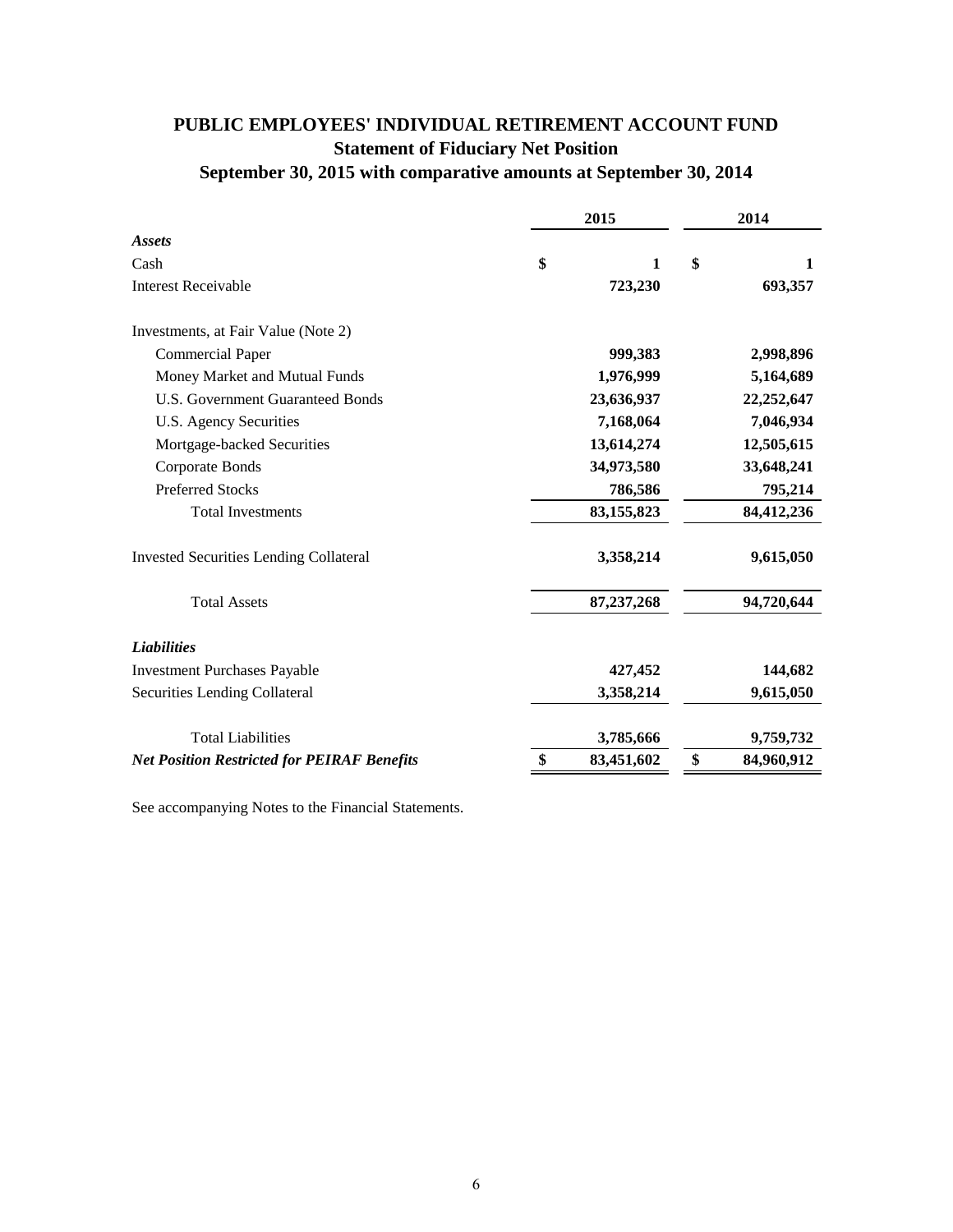## **PUBLIC EMPLOYEES' INDIVIDUAL RETIREMENT ACCOUNT FUND**

**Statement of Changes in Fiduciary Net Position**

**For the Fiscal Year Ended September 30, 2015 with comparative amounts shown for 2014**

|                                                      | 2015 |             | 2014 |            |
|------------------------------------------------------|------|-------------|------|------------|
| <b>Additions</b>                                     |      |             |      |            |
| Investment Income (Note 2)                           |      |             |      |            |
| <b>From Investing Activities</b>                     |      |             |      |            |
| <b>Interest and Dividends</b>                        | \$   | 2,991,788   | \$   | 3,186,917  |
| Net (Decrease)/Increase in Fair Value of Investments |      | (569, 735)  |      | 435,267    |
| Total Investment Income from Investing Activities    |      | 2,422,053   |      | 3,622,184  |
| <b>From Securities Lending Activities</b>            |      |             |      |            |
| Securities Lending Income                            |      | 67,277      |      | 75,238     |
| Less Securities Lending Expenses:                    |      |             |      |            |
| <b>Borrower Rebates</b>                              |      | 8,261       |      | 2,145      |
| <b>Management Fees</b>                               |      | 15,110      |      | 21,702     |
| <b>Total Securities Lending Expenses</b>             |      | 23,371      |      | 23,847     |
| Income from Securities Lending Activities, Net       |      | 43,906      |      | 51,391     |
| Net Investment Income                                |      | 2,465,959   |      | 3,673,575  |
| <b>Total Additions</b>                               |      | 2,465,959   |      | 3,673,575  |
| <b>Deductions</b>                                    |      |             |      |            |
| <b>Normal Distributions</b>                          |      | 3,975,269   |      | 3,974,899  |
| <b>Total Deductions</b>                              |      | 3,975,269   |      | 3,974,899  |
| <b>Change in Net Position</b>                        |      | (1,509,310) |      | (301, 324) |
| <b>Net Position Restricted for PEIRAF Benefits:</b>  |      |             |      |            |
| Beginning of Year                                    |      | 84,960,912  |      | 85,262,236 |
| <b>End of Year</b>                                   | \$   | 83,451,602  | \$   | 84,960,912 |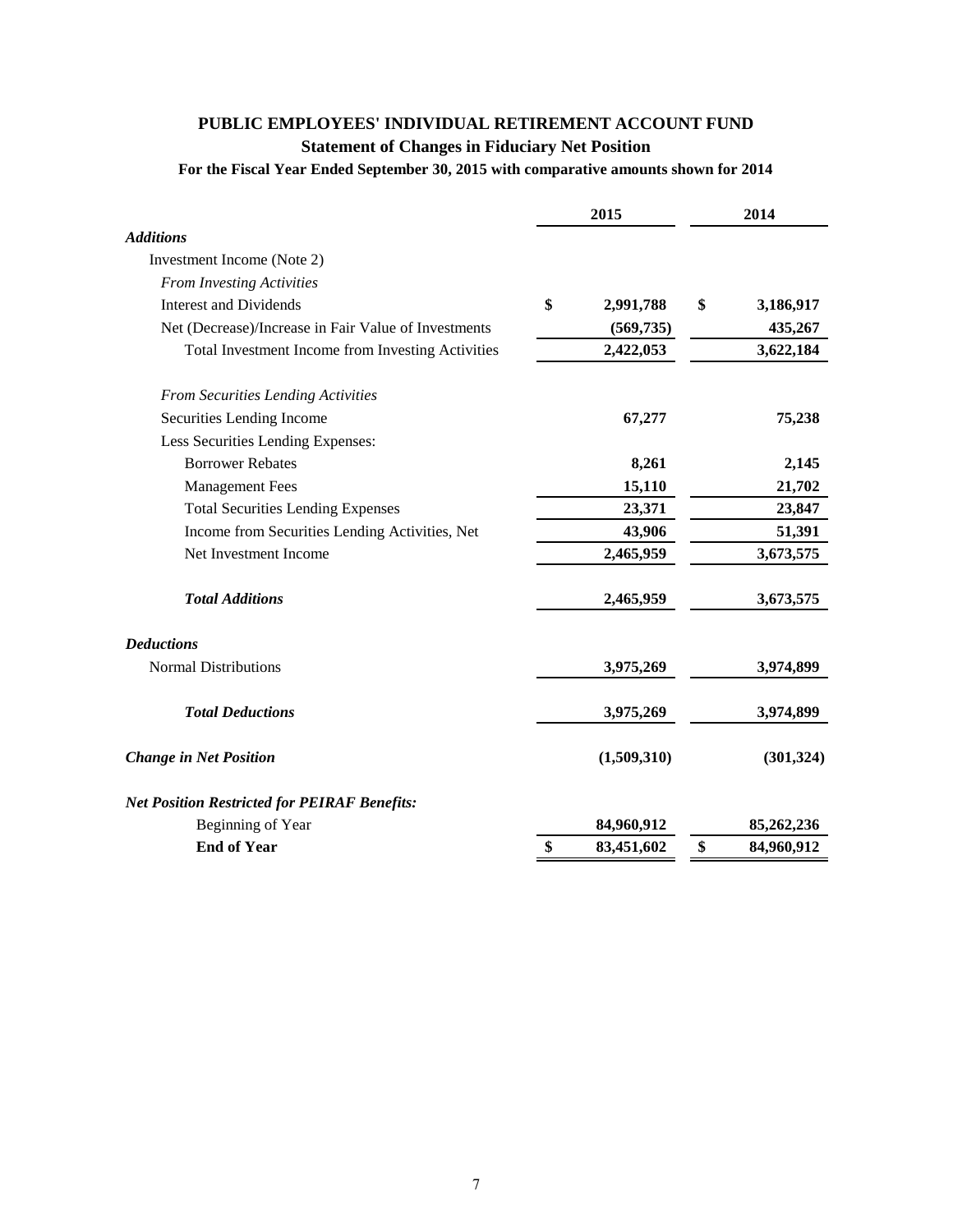### **1) Organization and Summary of Significant Accounting Policies**

#### **A. Plan Description**

The Public Employees' Individual Retirement Account Fund (PEIRAF) was established on July 8, 1982, under the provisions of the *Code of Alabama 1975, Title 36, Chapter 27A* (Act 776 of the 1982 Alabama Legislature) for the purpose of providing State of Alabama public employees an opportunity to receive benefits offered by the Economic Recovery Act of 1981 as it relates to individual retirement accounts for public employees covered by a mandatory public retirement plan.

The PEIRAF operates as a deductible employee contribution plan and began receiving deductible employee contributions on November 1, 1982. The responsibility for the general administration and operation of the PEIRAF is vested with its Board of Control. In accordance with the Governmental Accounting Standards Board (GASB), the PEIRAF is considered a component unit of the State of Alabama (State) and is included in the State's Comprehensive Annual Financial Report.

All members of the Teachers' Retirement System of Alabama (TRS), the Employees' Retirement System of Alabama (ERS), the Judicial Retirement Fund (JRF), and other eligible employees pursuant to the provisions of the *Code of Alabama 1975, Section 36-27-6* are members of the PEIRAF and were eligible to make voluntary contributions. At September 30, 2015, there were 1,632 participants.

The Tax Reform Act of 1986 prohibited contributions to deductible employee contribution plans for years after 1986. Accordingly, on November 26, 1986, the PEIRAF Board of Control elected to discontinue receiving contributions to the PEIRAF after December 31, 1986. Existing PEIRAF member accounts continue to be invested and reinvested and available for distribution.

### **B. Cash**

Cash consists of deposits held by the State Treasurer in the PEIRAF's name. Deposits are entirely insured by the Federal Deposit Insurance Corporation or protected under the Security for Alabama Funds Enhancement (SAFE) Program. The *Code of Alabama 1975*, as amended, requires all State organizations to participate in the SAFE Program. The SAFE Program is a multiple financial institution collateral pool. The SAFE Program requires all public funds to be deposited in a financial institution designated by the State Treasurer as a qualified public depository. Each qualified public depository is required to pledge collateral in accordance with the rules established by the SAFE Board of Directors. In the event that a qualified public depository defaults or becomes insolvent and the pledged collateral is insufficient to satisfy the claims of public depositors, the *Code of Alabama 1975, Section 41-14A-9(3)* authorizes the State Treasurer to make assessments against the other qualified public depositories in the pool so that there will be no loss of public funds.

#### **C. Basis of Accounting**

The PEIRAF is a private purpose trust fund that operates under the accrual basis of accounting using the economic resources measurement focus. Revenues are recognized when earned and expenses are recognized when incurred, regardless of the timing of the cash flows. The accompanying financial statements are prepared in accordance with the requirements of the Governmental Accounting Standards Board (GASB). Subsequent events were evaluated by management through the date the financial statements were issued.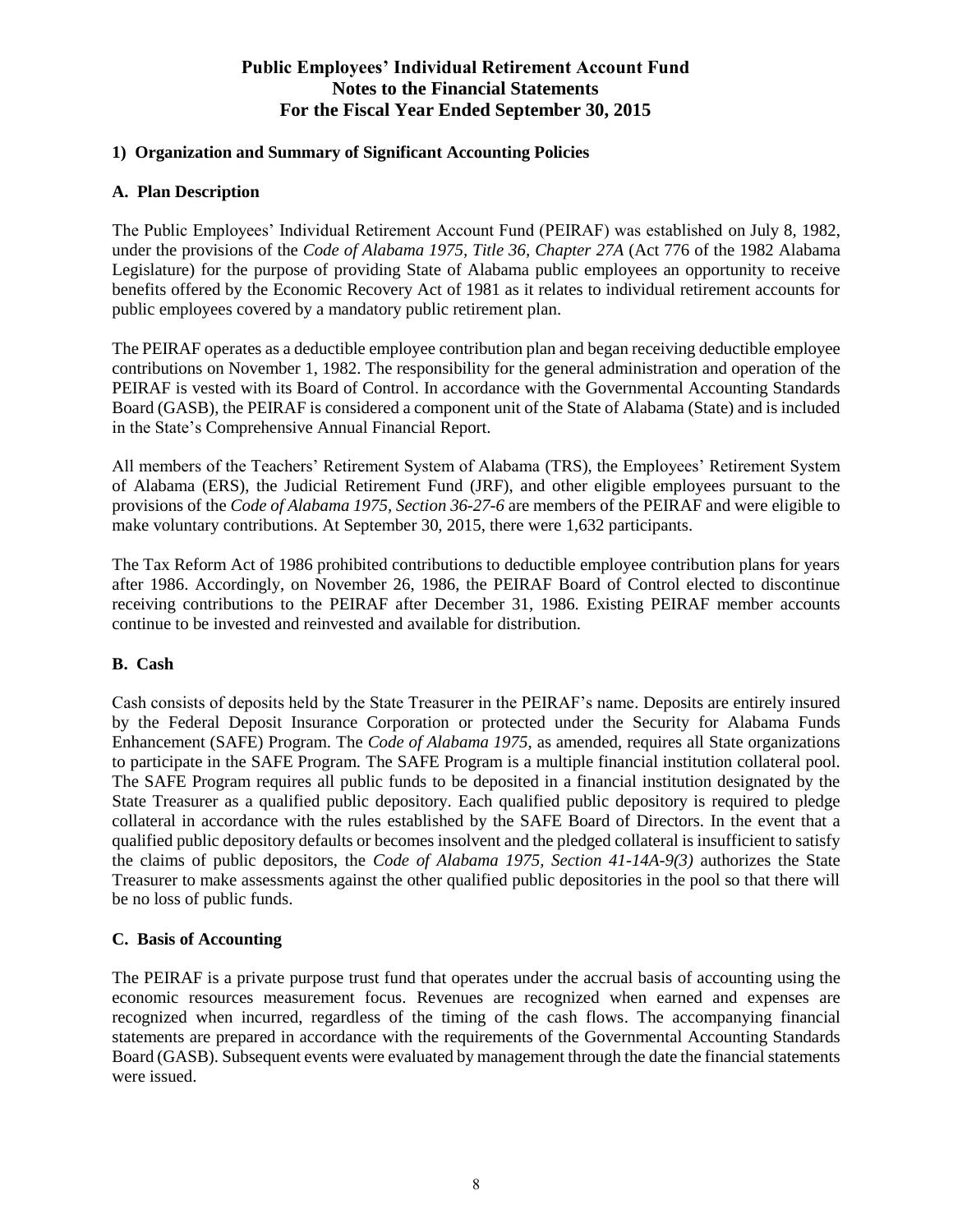#### **D. Investments**

The Board of Control has the authority and responsibility to invest and reinvest available funds, through the Secretary-Treasurer of the ERS, in bonds, mortgage-backed securities, common and preferred stock, and other investment vehicles with the care, skill, prudence, and diligence under the circumstances then prevailing that a prudent person acting in a like capacity and familiar with such matters would use.

All investments are carried at fair value. Short-term investments are reported at cost, which approximates fair value. Securities traded on national exchanges are valued at the last reported sales price at current exchange rates. Mortgage-backed securities are reported based on future principal and interest payments discounted at the prevailing interest rate for similar instruments. Generally, private placements are valued based on the selling price of similar investments sold in the open market. In those instances where there are no similar investments sold in the open market, an independent appraisal is performed to determine the fair value of the private placements.

#### **E. Income Distribution**

All investment income earned on the accrual basis is posted monthly to member accounts based on average daily balances. The income posted to member accounts was at an annual rate of 2.93% for the fiscal year.

#### **F. Administrative Costs**

Pursuant to the provisions of the *Code of Alabama 1975, Section 36-27A-7* (Act 2001-1061 of the Alabama Legislature), the administrative costs incurred directly for the operation of the PEIRAF are provided from the expense funds of the TRS and the ERS.

#### **G. Distribution Policy**

Distributions to members can be in the form of a lump-sum distribution, a partial distribution, monthly distributions, or a rollover distribution. Upon attaining the age of 59  $\frac{1}{2}$ , a member may receive monthly distributions without penalty. There is no required age at which distributions must begin under this plan.

#### **H. Comparative Statements**

The basic financial statements include the prior fiscal year Statement of Fiduciary Net Position and the Statement of Changes in Fiduciary Net Position for comparative purposes only. Prior fiscal year note disclosures are not included. Therefore, the prior fiscal year basic financial statement presentation does not meet the minimum level of detail required for a presentation in conformity with generally accepted accounting principles. Accordingly, the prior fiscal year statements should be read in conjunction with the PEIRAF's prior fiscal year financial report from which the prior fiscal year statements were derived.

#### **I. Use of Estimates**

The preparation of financial statements in conformity with generally accepted accounting principles requires management to make estimates and assumptions that affect the reported amounts and disclosures in the financial statements. Actual results may differ from these estimates.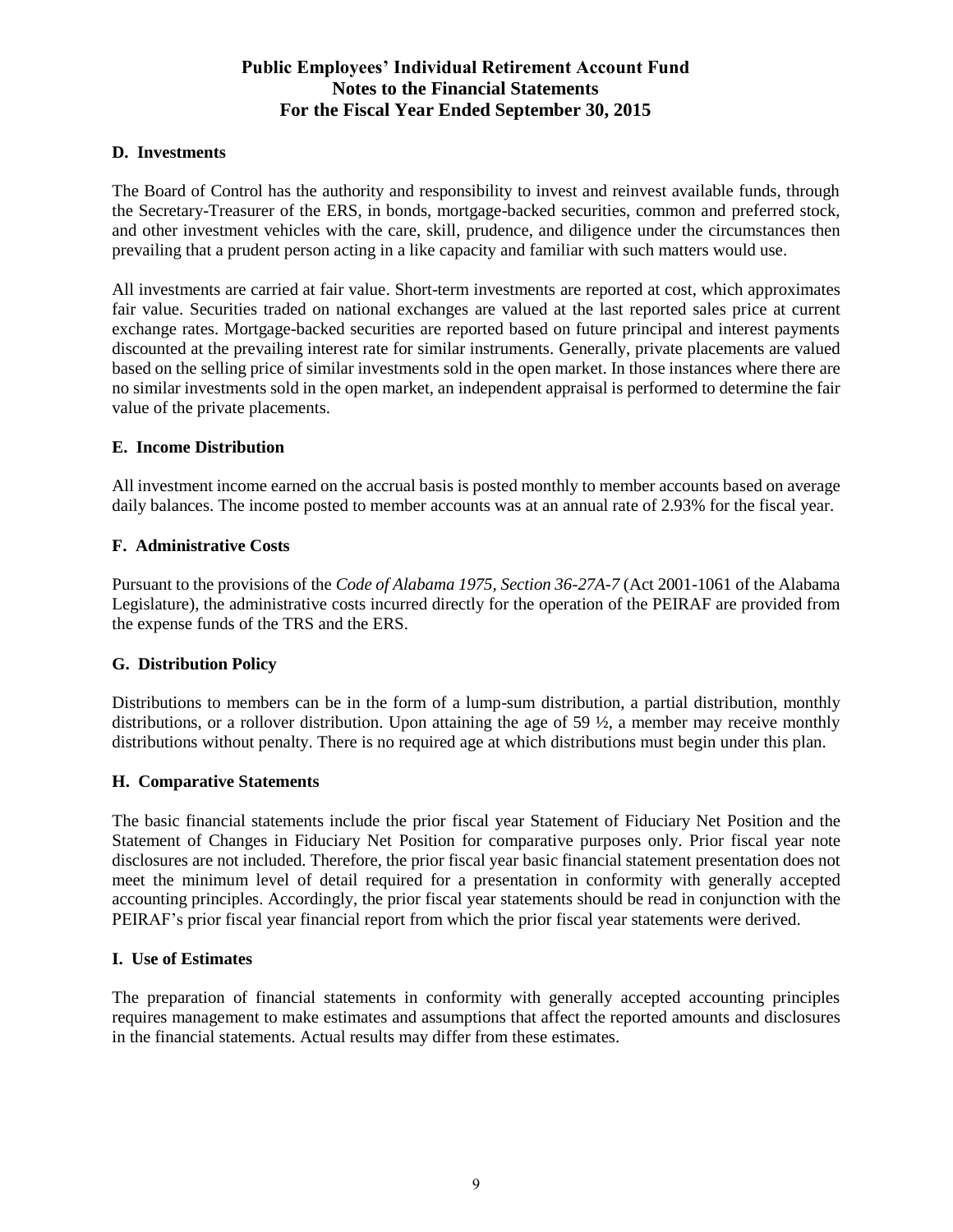#### **2) Investments**

#### **A. Investment Risks**

Investments are subject to certain types of risks, including interest rate risk, custodial credit risk, and credit quality risk. The following describes those risks:

*Interest Rate Risk* – The fair value of fixed-maturity investments fluctuates in response to changes in market interest rates. Increases in prevailing interest rates generally translate into decreases in the fair value of those instruments. The fair value of interest sensitive instruments may also be affected by the creditworthiness of the issuer, prepayment options, relative values of alternative investments, and other general market conditions. Certain fixed maturity investments have call provisions that could result in shorter maturity periods.

*Custodial Credit Risk* – Custodial credit risk is the risk that an entity will not be able to recover the value of its investments or collateral securities that are in the possession of an outside party if the counterparty fails. The PEIRAF's custodial credit risk policy requires the custodial agent to hold or direct its agents or sub-custodians to hold, for the account of the PEIRAF all securities and other non-cash property other than securities in the Federal Reserve book-entry system, in a clearing agency which acts as a securities depository, or in another book-entry system. The PEIRAF's safekeeping agent holds all investments of the PEIRAF in the PEIRAF's name with the exception of securities purchased with securities lending cash collateral.

*Credit Quality* – Nationally recognized statistical rating organizations provide ratings of debt securities' quality based on a variety of factors, such as the financial condition of the issuers, which provide investors with some idea of the issuer's ability to meet its obligations. Domestic fixed-maturity investments may consist of rated or non-rated securities. Short-term investments may consist of commercial paper rated at least A-2 and/or P-2, repurchase agreements, short-term U.S. securities, and other money market investments. The PEIRAF invests in domestic fixed maturity and equity securities.

The following table provides information as of September 30, 2015, concerning the fair value of investments and interest rate risk:

|                            |             |              | <b>INVESTMENTS</b> |              |                   |                 |
|----------------------------|-------------|--------------|--------------------|--------------|-------------------|-----------------|
|                            |             |              |                    |              |                   |                 |
|                            | <b>Less</b> |              |                    | <b>More</b>  | <b>Total Fair</b> |                 |
| <b>Type of Investment</b>  | Than 1      | $1-5$        | $6-10$             | Than 10      | <b>Value</b>      | Cost            |
| <b>Fixed Maturity</b>      |             |              |                    |              |                   |                 |
| Domestic                   |             |              |                    |              |                   |                 |
| Money Market Funds         | \$1,976,999 | \$           | \$                 | \$           | \$<br>1,976,999   | \$<br>1,976,999 |
| Commercial Paper           | 999,383     |              |                    |              | 999,383           | 999,383         |
| U.S. Agency                |             | 5,219,223    | 1,948,841          |              | 7,168,064         | 6,942,268       |
| U.S. Government Guaranteed |             | 9,158,837    | 12,296,687         | 2,181,413    | 23,636,937        | 22,951,960      |
| Corporate Bonds            | 1,831,797   | 16,803,763   | 7,964,265          | 8,373,755    | 34,973,580        | 34,116,059      |
| <b>GNMAs</b>               |             |              |                    | 1,126,171    | 1,126,171         | 1,127,486       |
| <b>CMO</b>                 |             | 361,438      | 35,143             | 12,091,522   | 12,488,103        | 12,335,665      |
| <b>Total Investments</b>   | 4,808,179   | \$31,543,261 | \$22,244,936       | \$23,772,861 | 82,369,237        | 80,449,820      |
| <b>Equities</b>            |             |              |                    |              |                   |                 |
| Preferred                  |             |              |                    |              | 786,586           | 719,000         |
| <b>Total Investments</b>   |             |              |                    |              | \$83,155,823      | \$81,168,820    |
|                            |             |              |                    |              |                   |                 |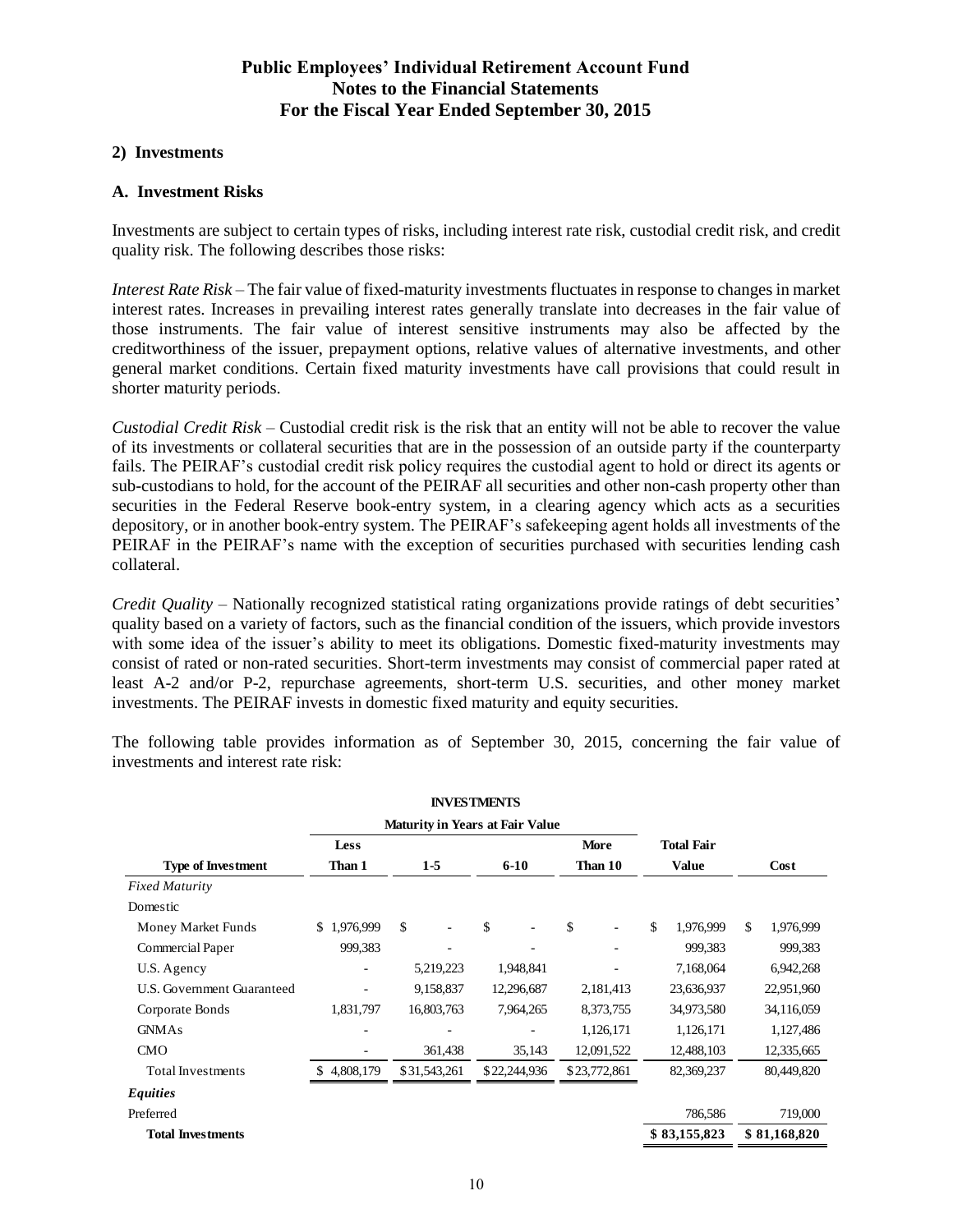## **A. Investment Risks, Continued**

The following table provides information as of September 30, 2015, concerning credit risk:

| Moody's                       | Cost              | <b>Fair Value</b> | Fair Value as a<br>Percentage of<br><b>Total</b> |
|-------------------------------|-------------------|-------------------|--------------------------------------------------|
| Aaa <sup>1</sup>              | \$.<br>42,182,677 | \$<br>43,155,579  | 52.39                                            |
| Aa1                           | 1,686,161         | 1,795,656         | 2.18                                             |
| Aa2                           | 362,128           | 390,713           | 0.47                                             |
| Aa3                           | 460,281           | 542,419           | 0.66                                             |
| $P-1$                         | 1.976.999         | 1,976,999         | 2.40                                             |
| $P-2$                         | 999,383           | 999,383           | 1.21                                             |
| A1                            | 2,873,834         | 2,994,792         | 3.64                                             |
| A <sub>2</sub>                | 1,874,247         | 1,944,738         | 2.36                                             |
| A <sub>3</sub>                | 6,074,138         | 6,365,860         | 7.73                                             |
| Baa1                          | 7,421,269         | 7,620,704         | 9.25                                             |
| Baa2                          | 7,947,447         | 8,089,277         | 9.82                                             |
| Baa3                          | 3,872,940         | 3,768,451         | 4.58                                             |
| Ba1                           | 821,846           | 804,008           | 0.98                                             |
| Ba <sub>2</sub>               | 749,405           | 761,215           | 0.92                                             |
| Caa2                          | 188,532           | 189,613           | 0.23                                             |
| Not Rated <sup>2</sup>        | 958,535           | 969,830           | 1.18                                             |
| <b>Total Fixed Maturities</b> | \$<br>80,449,822  | \$<br>82,369,237  | 100.00                                           |

#### **RATINGS OF FIXED MATURITIES**

|                               |                  |                   | Percentage of |
|-------------------------------|------------------|-------------------|---------------|
| <b>Standard &amp; Poor's</b>  | Cost             | <b>Fair Value</b> | <b>Total</b>  |
| $AA+$ <sup>1</sup>            | \$<br>44,011,864 | \$<br>45,120,210  | 54.78         |
| AA                            | 263,152          | 289,234           | 0.35          |
| AA-                           | 1,346,490        | 1,426,349         | 1.73          |
| $A-1$                         | 2,226,874        | 2,226,874         | 2.70          |
| $A-2$                         | 749,509          | 749,509           | 0.91          |
| $A+$                          | 510,631          | 542,631           | 0.66          |
| A                             | 4,993,282        | 5,199,862         | 6.31          |
| A-                            | 5,838,135        | 6,110,286         | 7.42          |
| $BBB+$                        | 6,787,878        | 6,952,362         | 8.44          |
| <b>BBB</b>                    | 6,908,798        | 6,872,250         | 8.34          |
| BBB-                          | 3,524,153        | 3,503,214         | 4.25          |
| $BB+$                         | 331,669          | 377,245           | 0.46          |
| BB                            | 302,846          | 284,670           | 0.35          |
| BB-                           | 417,736          | 383,970           | 0.47          |
| CCC-                          | 188,532          | 189,613           | 0.23          |
| Not Rated <sup>2</sup>        | 2,048,273        | 2,140,958         | 2.60          |
| <b>Total Fixed Maturities</b> | \$<br>80,449,822 | \$<br>82,369,237  | 100.00        |

 **Fair Value as a** 

<sup>1</sup> Includes securities guaranteed by the U.S. Government.

² Primarily consists of private placements.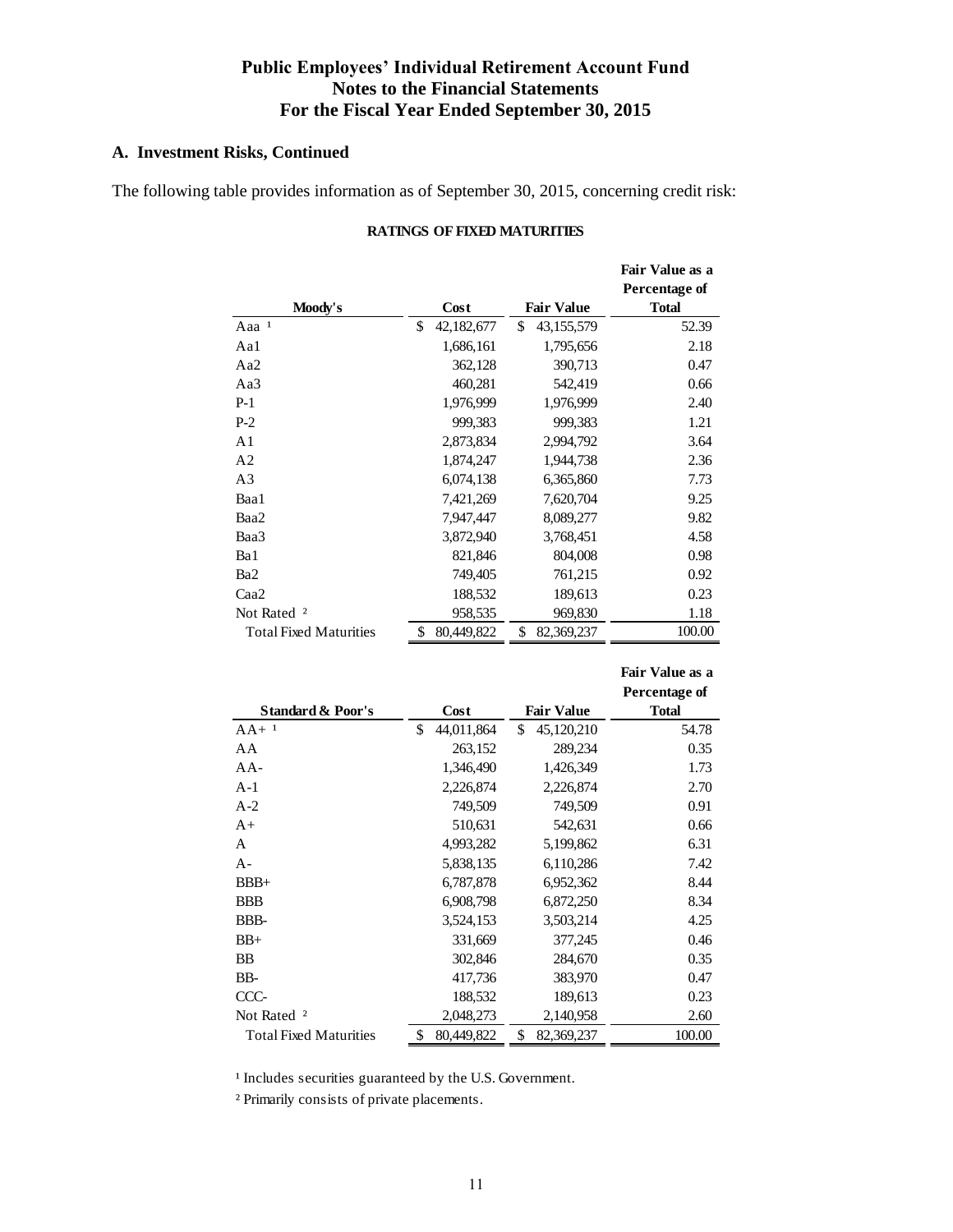#### **B. Concentration of Investments**

As of September 30, 2015, the PEIRAF owned debt securities of the Federal National Mortgage Association (Fannie Mae) and the Federal Home Mortgage Corporation (Freddie Mac), which represented approximately, 12.83% and 7.11%, respectively, of the total fair value of investments.

#### **C. Securities Lending Program**

The PEIRAF is authorized by the Board of Control to participate in a securities lending program. The PEIRAF's custodian, State Street Bank and Trust Company (State Street), administers the program. Certain securities from the PEIRAF are loaned to borrowers approved by the PEIRAF for collateral that will be returned for the same security in the future. Approved borrowers of securities provide acceptable collateral in the form of cash (U.S. and foreign currency), U.S. and non U.S. equities, assets permissible under Rule 15c3-3 under the Exchange Act of 1934, and other collateral as the parties may agree to in writing from time to time. All security loans are open loans and can be terminated on demand by the PEIRAF or borrower. The initial collateral received shall have (depending on the nature of the loaned securities and the collateral received) a value of 102% or 105% of the fair value of the loaned securities, or such other value, not less than 102% of the fair value of the loaned securities, as may be applicable in the jurisdiction in which such loaned securities are customarily traded. Pursuant to the terms of the applicable securities loan agreement, State Street shall, in accordance with State Street's reasonable and customary practices, mark loaned securities and collateral to their fair value each business day based upon the fair value of the collateral and the loaned securities at the close of business, employing the most recently available pricing information and shall receive and deliver collateral in order to maintain the value of the collateral at no less than 100% of the fair value of the loaned securities.

The PEIRAF cannot pledge or sell collateral securities received unless the borrower defaults. Cash collateral is invested in the State Street Quality D Short-Term Investments Fund (QDF). The collateral fund is separated into two pools, a liquidity pool and a duration pool. This split allows greater flexibility in managing the available liquidity in the investment in the fund and the outstanding balance of securities on loan.

The following describes the QDF guidelines for the liquidity pool: The QDF's Investment Manager shall maintain the dollar-weighted average maturity of the QDF in a manner that the Investment Manager believes is appropriate to the objective of the QDF; provided, that (i) in no event shall any eligible security be acquired with a remaining legal final maturity (i.e., the date on which principal must be repaid) of greater than 18 months, (ii) the Investment Manager shall endeavor to maintain a dollar-weighted average maturity of the QDF not to exceed 75 calendar days, and (iii) the Investment Manager shall endeavor to maintain a dollar-weighted average maturity to final of QDF not to exceed 180 calendar days. At the time of purchase, all eligible securities with maturities of 13 months or less shall be rated at least A1, P1, or F1 by at least two of the following nationally recognized statistical rating organizations: Standard & Poor's Corp. ("S&P"), Moody's Investor Services, Inc. ("Moody's"), or Fitch, Inc. ("Fitch"), or be determined by the Investment Manager to be of comparable quality.

Additionally, all eligible securities with maturities in excess of 13 months shall be rated at least A, A3, or A- by at least two of the following nationally recognized statistical rating organizations: S&P, Moody's, or Fitch or be determined by the Investment Manager to be of comparable quality. The QDF may invest up to 10% of its assets at the time of purchase in commingled vehicles managed by the Trustee or its affiliates that conform to the Investment Policy Guidelines.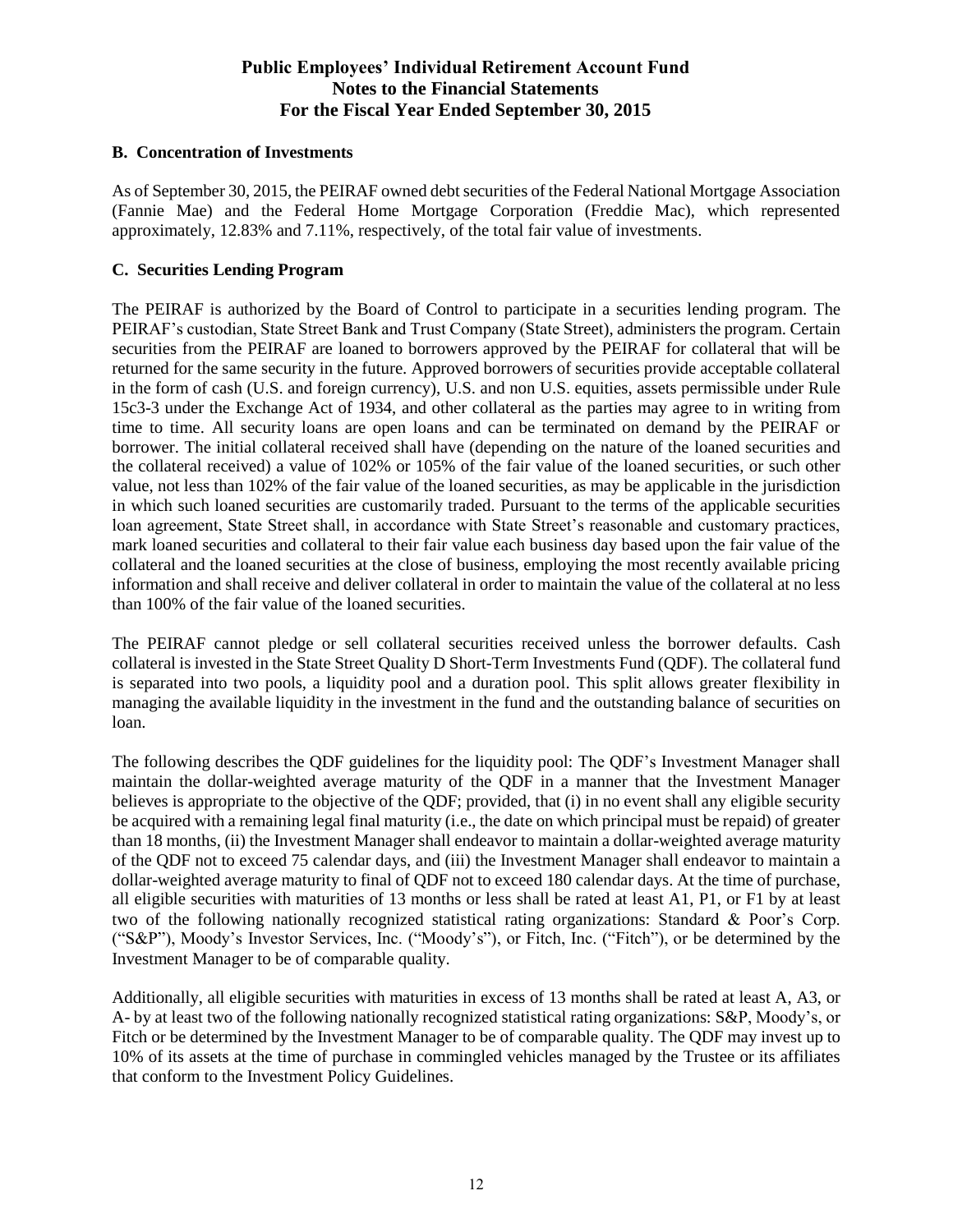#### **C. Securities Lending Program, Continued**

The following describes the QDF guidelines for the duration pool: The QDF duration pool includes all asset-backed securities (regardless of maturity) and securities of any type with a remaining maturity of 91 days or greater. Each QDF investor owns a specified percentage interest in the duration pool which is redeemable only in kind, not in cash. The QDF duration pool will not make additional investments.

As of September 30, 2015, the average term of the loans was 33 days. Cash collateral investments in the QDF are matured as needed to fulfill loan obligations. There is no direct matching of the maturities of the loans with the investments made with cash collateral.

At September 30, 2015, the fair value of the securities on loan was \$11,572,244. The fair value of the collateral pledged by the borrowers was \$11,937,280. Since the amounts owed by the PEIRAF exceeded the amounts the borrowers owed to the PEIRAF, there was no credit risk exposure as of September 30, 2015. Additionally, there were no significant violations of legal or contractual provisions, no borrower or lending agent default losses, and no recoveries of prior period losses during the fiscal year.

Investments purchased with cash collateral are held by the custodial agent, but not in the name of the PEIRAF. Securities pledged as collateral are held by the custodial agent, but not in the name of the PEIRAF. Letters of credit pledged as collateral are issued by the borrower's bank and are irrevocable. Tri-party collateral is held by a third party bank in the name of the custodial agent. State Street, as custodial agent, is authorized to request a third party bank to undertake certain custodial functions in connection with holding of the collateral provided by a borrower.

The following table provides information as of September 30, 2015, concerning securities lent:

| SECURITIES LENDING - INVESTMENTS LENT AND COLLATERAL RECEIVED |
|---------------------------------------------------------------|
| (at Fair Value)                                               |

| <b>Type of Investment Lent</b>                            | <b>Amounts</b>   |
|-----------------------------------------------------------|------------------|
| <b>For Cash Collateral</b>                                |                  |
| Domestic Fixed Maturities                                 | \$.<br>3,292,145 |
| Total Lent for Cash Collateral                            | 3,292,145        |
| For Non-cash Collateral                                   |                  |
| Domestic Fixed Maturities                                 | 8,280,099        |
| Total Lent for Non-cash Collateral                        | 8,280,099        |
| <b>Total Securities Lent</b>                              | \$11,572,244     |
|                                                           |                  |
| <b>Type of Collateral Received</b>                        |                  |
| Cash Collateral - Invested in State Street Quality D Fund | \$<br>3,358,214  |
| Non-cash Collateral                                       |                  |
| Domestic Fixed Securities                                 | 3,884,784        |
| Domestic Equity Securities                                | 367,998          |
| International Fixed Maturities & Equity                   |                  |
| <b>U.S. Dollar</b>                                        | 4,326,284        |
| Total Non-Cash Collateral                                 | 8,579,066        |
| <b>Total Collateral Received</b>                          | \$11,937,280     |